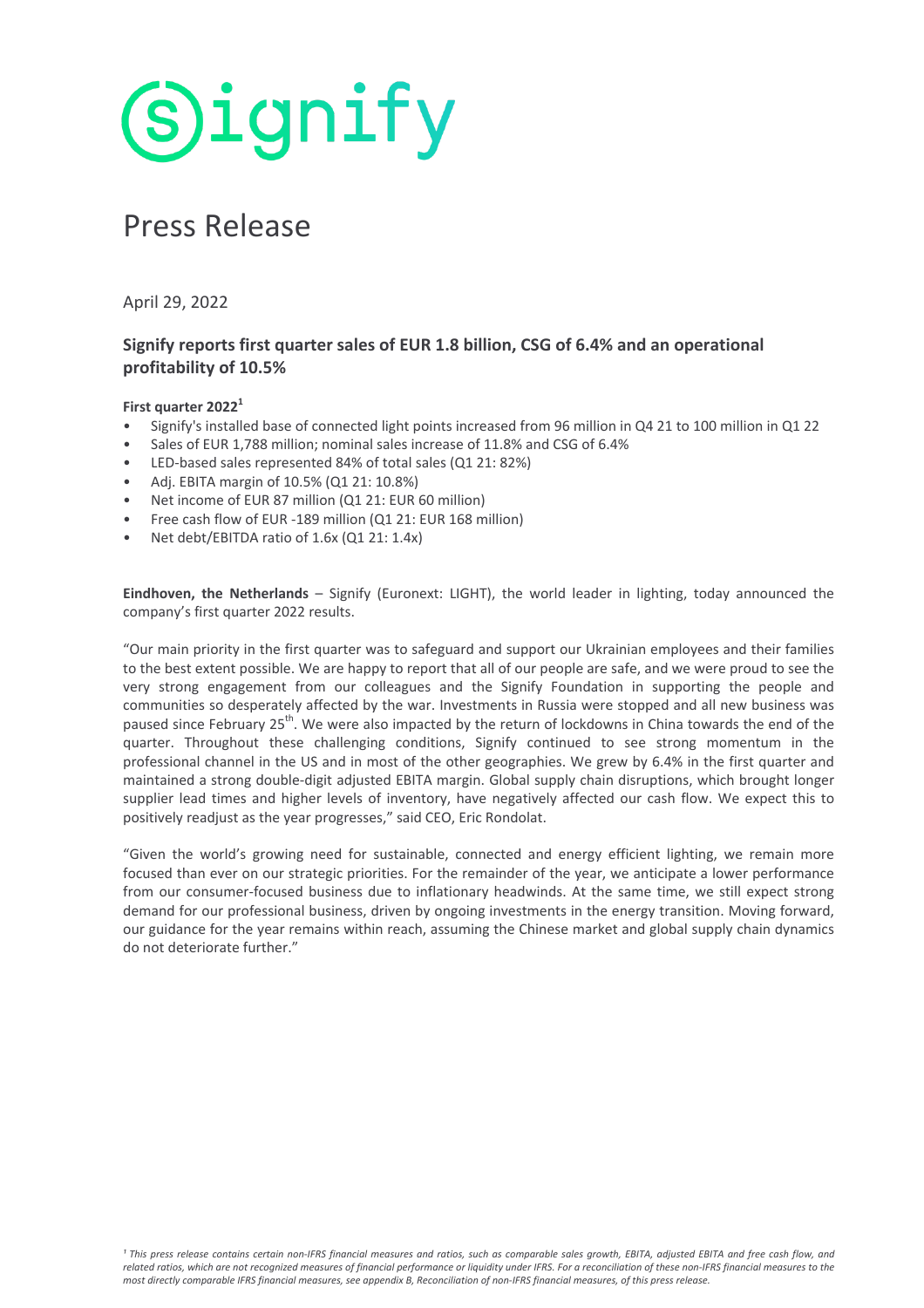# **Brighter Lives, Better World 2025**

In the first quarter of the year, Signify was on track for most of its Brighter Lives, Better World 2025 sustainability program commitments that contribute to doubling its positive impact on the environment and society.

• Double the pace of the Paris Agreement:

Cumulative carbon reduction over the value chain is on track. This is mainly due to the accelerated shift to energy efficient and connected LED lighting, which decreases carbon emissions in the use phase, and Signify's ongoing efforts to decarbonize its supply chain.

- **Double our Circular revenues to 32%:** Circular revenues increased to 30%, well on track to reach the target. This positive trend is attributable to the recent upgrade of a family of luminaires, which are now serviceable, and to the further expansion of the serviceable portfolio in outdoor luminaires.
- **Double our Brighter lives revenues to 32%:** Brighter lives revenues were 27%, on track to reach the target. The main contributions come from the consumer well-being portfolio, as well as UV-C disinfection and emergency lighting.
- Double the percentage of women in leadership positions to 34%:

The percentage of women in leadership positions was 26%, slightly off track, yet Signify expects to see further progress during the year. In Q1, Signify conducted the first all-employee session of the Powering Inclusion Series with more than 5,000 participants across the company, and celebrated International Women's Day with its global #BreakTheBias campaign. Signify participated in the UN Global Compact's Target Gender Equality event to share its mentoring practices for improving diverse representation in its organization.

# **Outlook**

Following the solid performance in the first quarter, the strong order intake and the continued momentum in the professional segment, Signify maintains its guidance for 2022. This assumes that the Chinese market and global supply chain dynamics do not deteriorate further.

- Comparable sales growth in the range of 3-6%
- Continued Adjusted EBITA margin improvement of up to 50 bps
- Free cash flow in excess of 8% of sales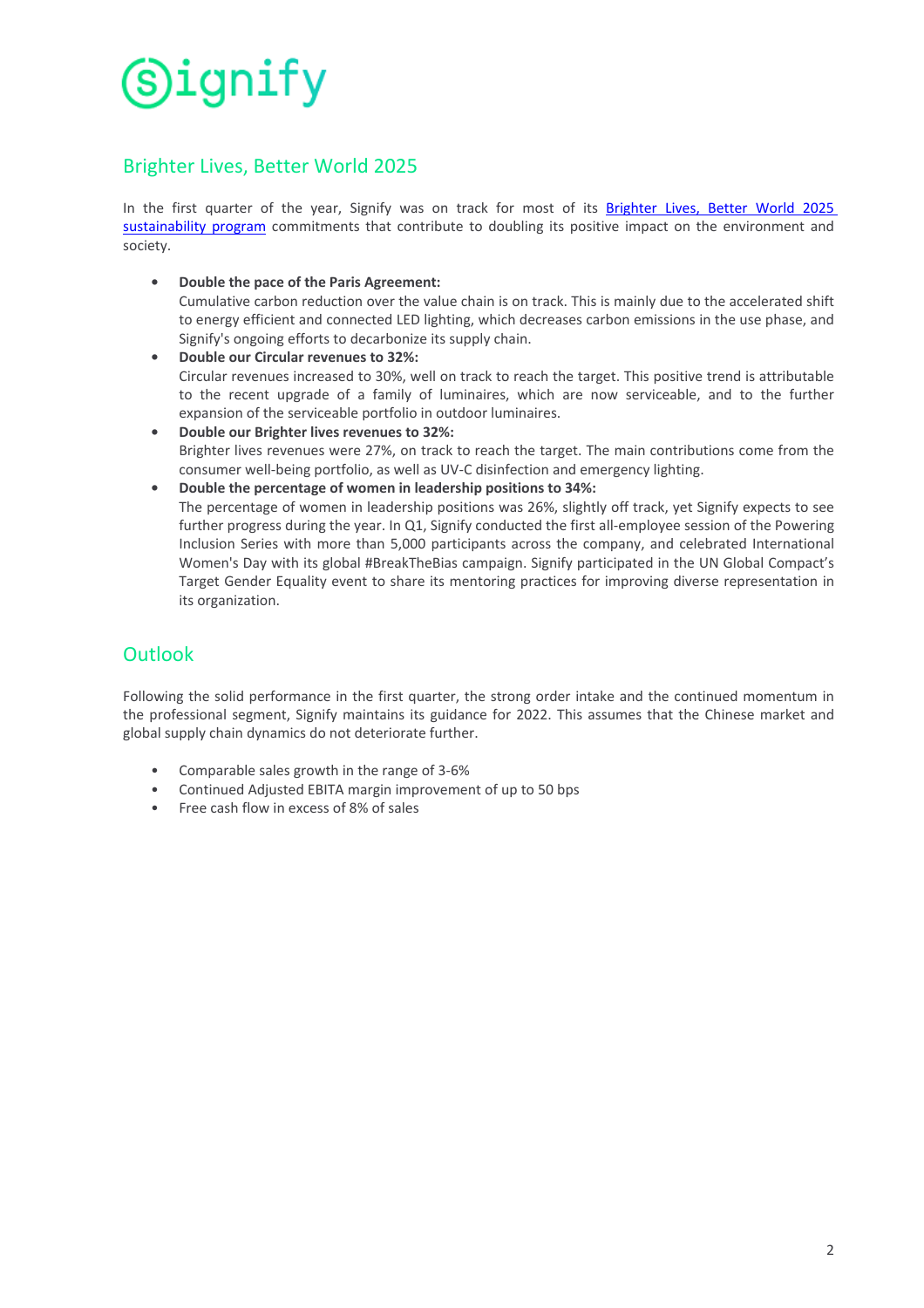# Financial review

|                                        |        | First quarter |         |
|----------------------------------------|--------|---------------|---------|
| in millions of EUR, except percentages | 2021   | 2022          | change  |
| Comparable sales growth                |        |               | 6.4%    |
| Effects of currency movements          |        |               | 5.2%    |
| Consolidation and other changes        |        |               | 0.2%    |
| <b>Sales</b>                           | 1,599  | 1,788         | 11.8%   |
| Adjusted gross margin                  | 637    | 684           | 7.5%    |
| Adj. gross margin (as % of sales)      | 39.8%  | 38.3%         |         |
| Adj. SG&A expenses                     | $-424$ | $-456$        |         |
| Adj. R&D expenses                      | $-72$  | $-72$         |         |
| Adj. indirect costs                    | $-496$ | $-528$        | $-6.3%$ |
| Adj. indirect costs (as % of sales)    | 31.0%  | 29.5%         |         |
| <b>Adjusted EBITA</b>                  | 172    | 187           | 8.6%    |
| <b>Adjusted EBITA margin</b>           | 10.8%  | 10.5%         |         |
| Adjusted items                         | $-57$  | $-41$         |         |
| EBITA                                  | 115    | 146           | 27.1%   |
| Income from operations (EBIT)          | 85     | 115           | 35.5%   |
| Net financial income/expense           | $-10$  | $-6$          |         |
| Income tax expense                     | $-15$  | $-22$         |         |
| <b>Net income</b>                      | 60     | 87            | 44.7%   |
| Free cash flow                         | 168    | $-189$        |         |
| Basic EPS $(E)$                        | 0.47   | 0.69          |         |
| Employees (FTE)                        | 37,356 | 36,884        |         |

# **First quarter**

Sales increased by 11.8% to EUR 1,788 million, with a comparable sales growth of 6.4%. Nominal sales growth included a positive currency effect of 5.2%, mainly attributable to the appreciation of the USD, and a positive impact from consolidation and other changes of 0.2%. LED-based sales increased from 82% in Q1 21 to 84% in Q1 2022.

During the quarter, energy prices increased significantly. Together with higher transportation costs, the increase in energy costs impacted the adjusted gross margin, mainly in Conventional Products due to its energy intensive production processes. As a result of these cost increases, the Adjusted gross margin decreased by 150 bps to 38.3%, yet on the back of a high comparison base in Q1 2021. The company is implementing further price increases to compensate for these effects.

Adjusted indirect costs as a percentage of sales decreased by 150 bps to 29.5%, driven by operating leverage and structural cost savings.

Adjusted EBITA increased by 8.6% to EUR 187 million. The Adjusted EBITA margin was 10.5%, remaining above 10% for the second consecutive year. The Adjusted EBITA margin decline of 30 bps reflects the high comparison base of the previous year, a negative currency effect of 130 bps and higher COGS, which were partly compensated by price increases, positive sales mix and operating leverage.

Restructuring costs were EUR 4 million, acquisition-related charges were EUR 7 million and incidental items were EUR 29 million, largely attributable to impairments related to Signify's operations in Russia and Ukraine.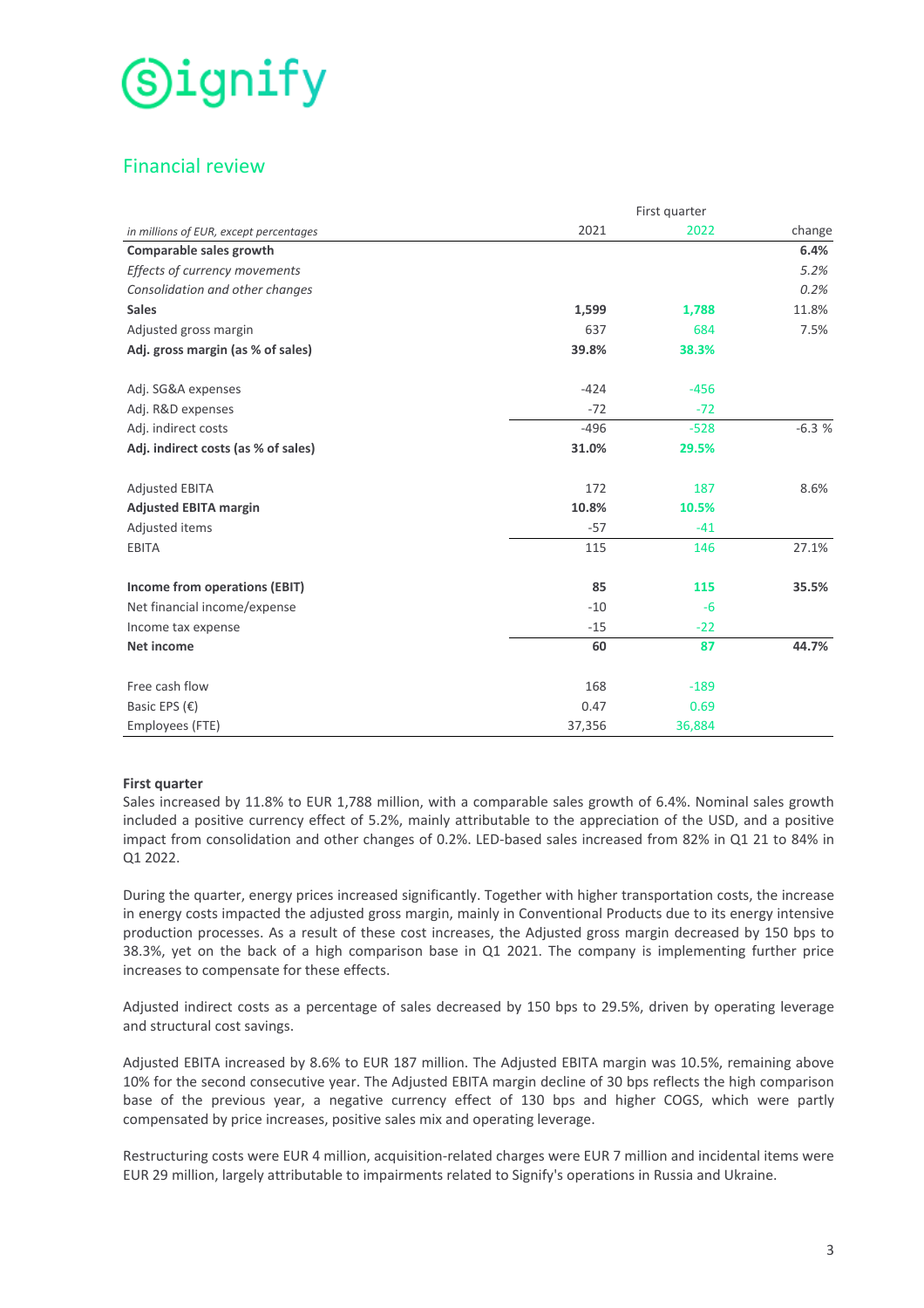# (S)ignify

Net income increased by EUR 27 million to EUR 87 million, mainly reflecting higher income from operations and lower net financial expenses, partly reduced by impairments related to our operations in Russia and Ukraine.

# Digital Solutions

|                                                | First quarter |      |        |
|------------------------------------------------|---------------|------|--------|
| in millions of EUR, unless otherwise indicated | 2021          | 2022 | change |
| Comparable sales growth                        |               |      | 16.9%  |
| <b>Sales</b>                                   | 793           | 981  | 23.6%  |
| <b>Adjusted EBITA</b>                          | 71            | 95   | 32.6%  |
| Adjusted EBITA margin                          | 9.0%          | 9.7% |        |
| <b>EBITA</b>                                   | 48            | 75   | 57.4%  |
| Income from operations (EBIT)                  | 20            | 47   | 130.9% |

# **First quarter**

Sales increased to EUR 981 million with a comparable sales growth of 16.9%, driven by continued traction of the professional segment across many markets, particularly the United States, and with a strong performance of horticulture lighting. Nominal sales growth of 23.6% includes a positive impact of 6.2% from currency movements and 0.5% from consolidation and other changes. The Adjusted EBITA margin improved by 70 bps to 9.7%, driven by operating leverage, price increases and positive sales mix, more than offsetting higher COGS.

# Digital Products

|                                                | First quarter |       |           |
|------------------------------------------------|---------------|-------|-----------|
| in millions of EUR, unless otherwise indicated | 2021          | 2022  | change    |
| Comparable sales growth                        |               |       | 0.2%      |
| Sales                                          | 575           | 601   | 4.5%      |
| <b>Adjusted EBITA</b>                          | 82            | 77    | $-6.0\%$  |
| Adjusted EBITA margin                          | 14.2%         | 12.8% |           |
| EBITA                                          | 76            | 65    | $-13.7\%$ |
| Income from operations (EBIT)                  | 74            | 63    | $-14.1%$  |

# **First quarter**

Sales were EUR 601 million with a comparable sales growth of 0.2%. This is on the back of a strong Q1 2021, which benefited from the acceleration of connected home sales. Nominal sales growth of 4.5% includes a 4.3% benefit from currency movements. The Adjusted EBITA margin of 12.8% was 140 bps lower than last year reflecting a strong comparison base, higher COGS and continued investments in marketing to support future growth, partly offset by price increases.

# Conventional Products

|                                                | First quarter |       |          |
|------------------------------------------------|---------------|-------|----------|
| in millions of EUR, unless otherwise indicated | 2021          | 2022  | change   |
| Comparable sales growth                        |               |       | $-15.1%$ |
| Sales                                          | 227           | 201   | $-11.5%$ |
| <b>Adjusted EBITA</b>                          | 47            | 32    | $-31.2%$ |
| Adjusted EBITA margin                          | 20.6%         | 16.0% |          |
| <b>EBITA</b>                                   | 53            | 23    | $-56.6%$ |
| Income from operations (EBIT)                  | 53            | 23    | $-56.6%$ |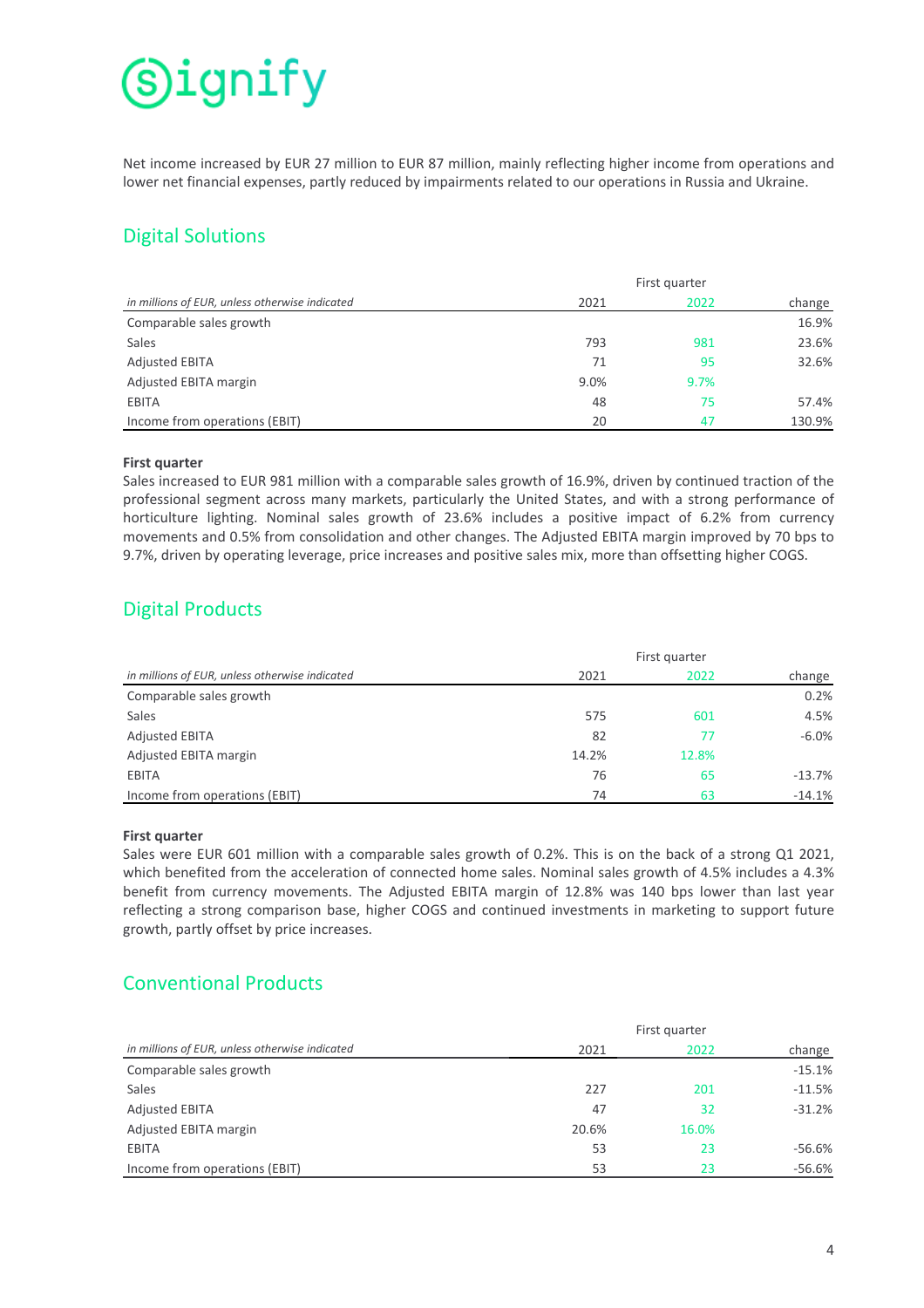

### **First quarter**

Sales declined to EUR 201 million with a comparable sales decline of 15.1%. The Adjusted EBITA margin declined to 16.0%, driven by gross margin contraction mainly due to the sudden rise in both energy and transportation costs. The division was able to compensate part of this impact by fixed cost savings and is implementing further price increases.

# **Other**

# **First quarter**

'Other' represents amounts not allocated to operating segments and includes costs related both to central R&D activities to drive innovation, and to group enabling functions. Adjusted EBITA was EUR -17 million (Q1 21: EUR -28 million) and EBITA was EUR -18 million (Q1 21: EUR -62 million). Restructuring costs decreased to EUR 1 million (Q1 21: EUR 34 million).

# Sales by market

|                                        | First quarter |       |        |            |
|----------------------------------------|---------------|-------|--------|------------|
| in millions of EUR, except percentages | 2021          | 2022  | Change | <b>CSG</b> |
| Europe                                 | 523           | 557   | 6.5%   | 5.5%       |
| Americas                               | 589           | 703   | 19.4%  | 10.3%      |
| Rest of the world                      | 370           | 394   | 6.6%   | 1.1%       |
| Global businesses                      | 118           | 135   | 13.9%  | 7.9%       |
| Total                                  | 1.599         | 1,788 | 11.8%  | 6.4%       |

# **First quarter**

In the first quarter, most markets continued to see strong demand in the professional segment. In Europe, comparable sales grew by 5.5%, as most markets continued to recover. Americas' comparable sales grew by 10.3%, with a strong contribution from the professional segment. Americas' nominal sales growth of 19.4% benefited from a 9.2% currency movement. In the Rest of the World most markets grew, while the top line performance in China was negatively impacted by the reinstated COVID-19 lockdowns in March.

# Working capital

| in millions of EUR, unless otherwise indicated | 31 Mar, 2021 | 31 Dec, 2021 | 31 Mar, 2022 |
|------------------------------------------------|--------------|--------------|--------------|
| Inventories                                    | 946          | 1,410        | 1,535        |
| Trade and other receivables                    | 1,074        | 1,183        | 1,128        |
| Trade and other payables                       | $-1,784$     | $-2,334$     | $-2,073$     |
| Other working capital items                    | $-1$         | -8           | $-30$        |
| <b>Working capital</b>                         | 236          | 250          | 559          |
| As % of LTM* sales                             | 3.5%         | 3.6%         | 7.9%         |

*\* LTM: Last Twelve Months*

#### **First quarter**

Working capital increased from EUR 250 million at the end of December 2021 to EUR 559 million at the end of March 2022. Following a buildup of inventory during  $Q4$  2021, which continued into  $Q1$  2022, the payables position subsequently reduced during the quarter, as payments related to a part of this inventory buildup were settled. This led to a higher overall working capital position. As a percentage of last twelve-month sales, working capital increased by 430 bps to 7.9%.

Compared with March 2021, working capital increased by EUR 323 million. This increase is mostly related to higher inventories, due to longer supplier lead times, partly offset by higher payables. As a percentage of last twelve-month sales, working capital increased by 440 bps.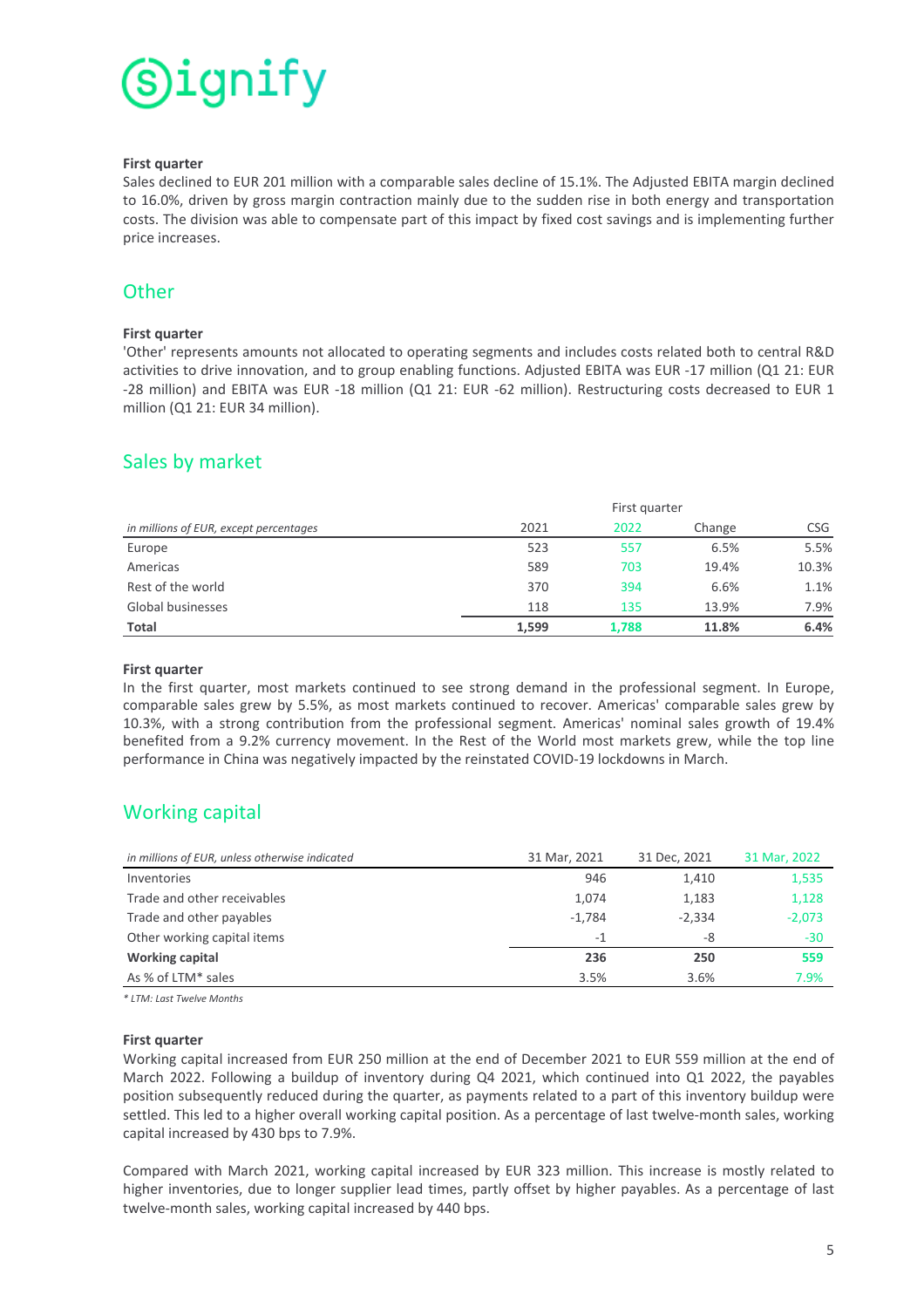# Cash flow analysis

|                                                  | First quarter |        |
|--------------------------------------------------|---------------|--------|
| in millions of EUR                               | 2021          | 2022   |
| Income from operations (EBIT)                    | 85            | 115    |
| Depreciation and amortization                    | 77            | 76     |
| Additions to (releases of) provisions            | 60            | 19     |
| Utilizations of provisions                       | -50           | $-43$  |
| Change in working capital                        | 30            | $-315$ |
| Net interest and financing costs received (paid) | $-1$          |        |
| Income taxes paid                                | $-21$         | $-24$  |
| Net capex                                        | $-16$         | $-27$  |
| Other                                            | 3             | 9      |
| Free cash flow                                   | 168           | $-189$ |

# **First quarter**

Free cash flow was EUR -189 million, mostly due to a strong cash outflow from working capital, as payables reduced following the settlement of payments related to the inventory buildup. At the same time, inventories remained at high levels, as longer supplier lead times led to higher safety stocks and higher goods in transit. Free cash flow included a restructuring payout of EUR 14 million (Q1 21: EUR 13 million).

# Net debt and total equity

| in millions of EUR        | 31 Mar, 2021 | 31 Dec, 2021 | 31 Mar, 2022 |
|---------------------------|--------------|--------------|--------------|
| Short-term debt           | 433          | 77           | 72           |
| Long-term debt            | 1,899        | 1,931        | 1,932        |
| Gross debt                | 2,332        | 2,007        | 2,004        |
| Cash and cash equivalents | 1,192        | 851          | 626          |
| Net debt                  | 1,141        | 1,156        | 1,378        |
| <b>Total equity</b>       | 2,469        | 2,597        | 2,716        |

# **First quarter**

Compared with the end of December 2021, the cash position decreased by EUR 225 million to EUR 626 million, mostly due to the negative cash flow. As gross debt remained relatively stable at EUR 2,004 million, net debt increased by EUR 222 million to EUR 1,378 million. Total equity increased to EUR 2,716 million at the end of March 2022 (Q4 21: EUR 2,597 million), primarily due to net income and currency translation, partly offset by share repurchases to cover obligations arising from long-term employee share plans.

Compared with the end of March 2021, the cash position decreased by EUR 566 million, while gross debt declined by EUR 328 million. As a result, the net debt increased by EUR 237 million to EUR 1,378 million. The net debt/EBITDA ratio increased from 1.4x at the end of March 2021, to 1.6x at the end of March 2022.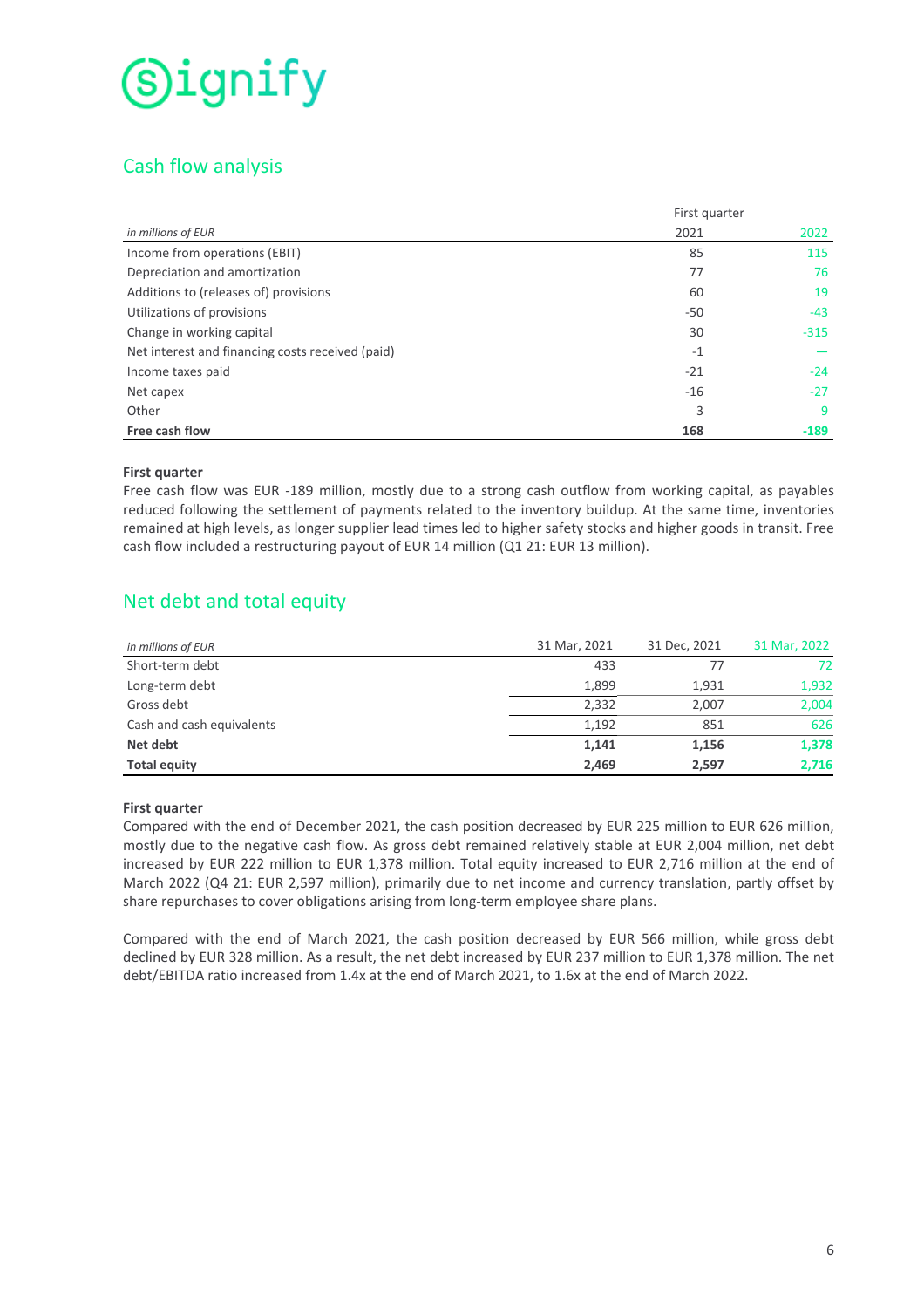

# Other information

Appendix  $A -$  Selection of financial statements Appendix B – Reconciliation of non-IFRS financial measures Appendix C - Financial Glossary

### **Conference call and audio webcast**

Eric Rondolat (CEO) and Javier van Engelen (CFO) will host a conference call for analysts and institutional investors at 9:00 a.m. CET to discuss the first quarter 2022 results. A live audio webcast of the conference call will be available via the Investor Relations website.

### **Financial calendar 2022**

| May 17, 2022     | <b>Annual General Meeting</b>             |
|------------------|-------------------------------------------|
| May 19, 2022     | Ex-dividend date                          |
| May 20, 2022     | Dividend record date                      |
| May 31, 2022     | Dividend payment date                     |
| July 29, 2022    | Second quarter and half-year results 2022 |
| October 28, 2022 | Third quarter results 2022                |

For further information, please contact: **Signify Investor Relations** Thelke Gerdes Tel: +31 6 1801 7131 E-mail: thelke.gerdes@signify.com

**Signify Corporate Communications** Leanne Carmody Tel: +31 6 3928 0201 E-mail: **leanne.carmody@signify.com** 

Abigail Levene Tel: +31 6 2939 3895 E-mail: abigail.levene@signify.com

#### **About Signify**

Signify (Euronext: LIGHT) is the world leader in lighting for professionals and consumers and lighting for the Internet of Things. Our [Philips](https://www.lighting.philips.com/) products, [Interact](https://www.interact-lighting.com/en) connected lighting systems and data-enabled services, deliver business value and transform life in homes, buildings and public spaces. With 2021 sales of EUR 6.9 billion, we have approximately 37,000 employees and are present in over 70 countries. We unlock the extraordinary potential of light for brighter lives and a better world. We [achieved](https://www.signify.com/global/our-company/news/press-releases/2020/20200908-signify-achieves-carbon-neutrality-and-sets-course-to-double-its-positive-impact-on-the-environment-and-society) carbon neutrality in 2020, have [been](https://www.signify.com/global/sustainability) in the Dow Jones Sustainability World Index since our IPO for five consecutive years and were named Industry Leader in [2017](https://www.signify.com/global/our-company/news/press-release-archive/2017/20170907-philips-lighting-named-industry-leader-in-the-2017-dow-jones-sustainability-index), 2018 and [2019.](https://www.signify.com/global/our-company/news/press-releases/2019/20190916-signify-named-industry-leader-in-2019-dow-jones-sustainability-index) News from Signify is located at the [Newsroom](https://www.signify.com/news), [Twitter](https://twitter.com/Signifycompany), LinkedIn and [Instagram.](https://www.instagram.com/signifycompany/) Information for investors can be found on the Investor Relations page.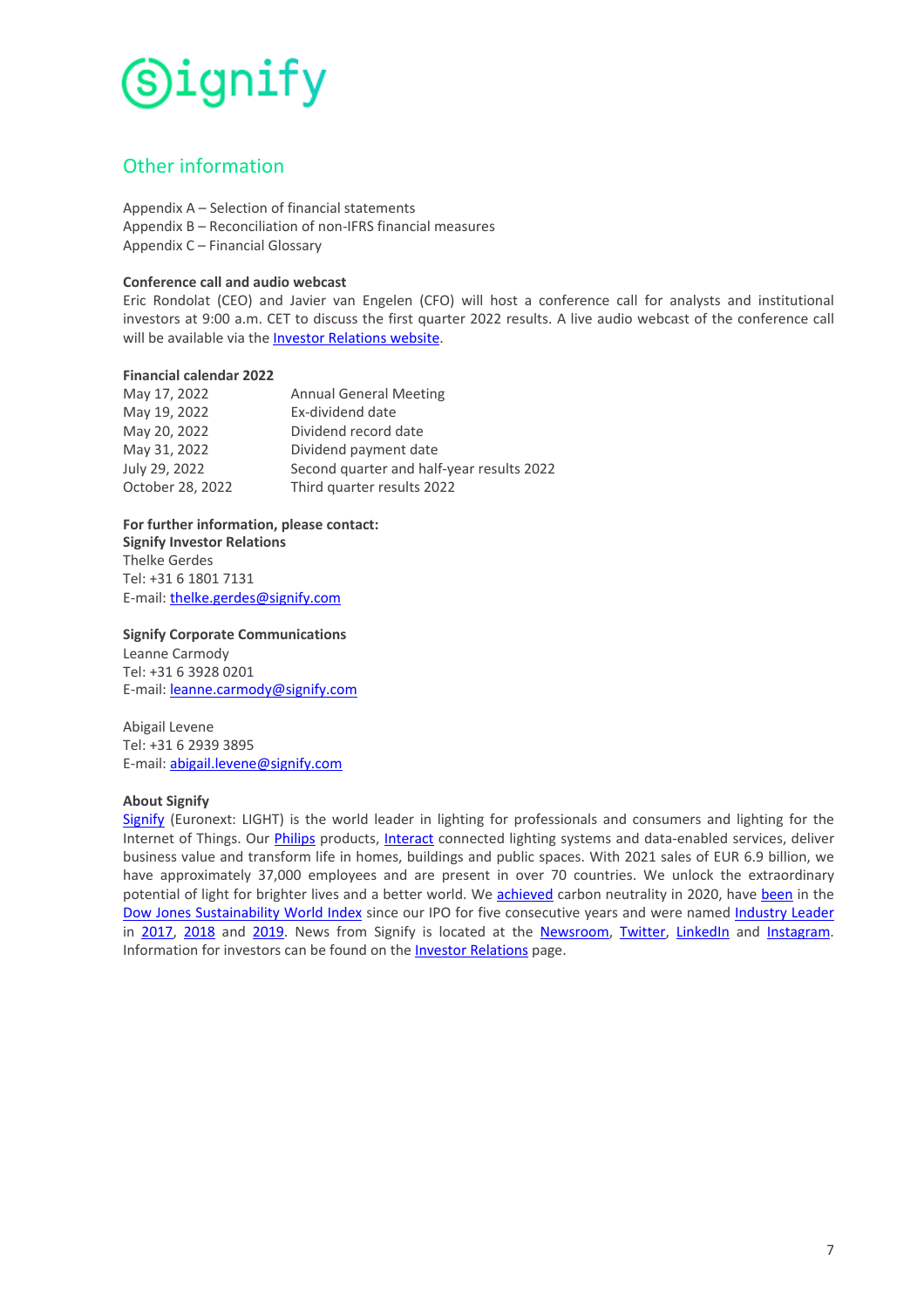# Important Information

# **Forward-Looking Statements and Risks & Uncertainties**

This document and the related oral presentation contain, and responses to questions following the presentation may contain, forward-looking statements that reflect the intentions, beliefs or current expectations and projections of Signify N.V. (the "Company", and together with its subsidiaries, the "Group"), including statements regarding strategy, estimates of sales growth and future operational results.

By their nature, these statements involve risks and uncertainties facing the Company and its Group companies, and a number of important factors could cause actual results or outcomes to differ materially from those expressed in any forward-looking statement as a result of risks and uncertainties. Such risks, uncertainties and other important factors include but are not limited to: adverse economic and political developments, in particular the impacts of the Russia-Ukraine conflict, the impacts of COVID-19, supply chain constraints, component shortages, rapid technological change, competition in the general lighting market, development of lighting systems and services, successful implementation of business transformation programs, impact of acquisitions and other transactions, reputational and adverse effects on business due to activities in Environment, Health & Safety, compliance risks, ability to attract and retain talented personnel, adverse currency effects, pension liabilities, and exposure to international tax laws. Please see "Risk Factors and Risk Management" in Chapter 12 of the Annual Report 2021 for discussion of material risks, uncertainties and other important factors which may have a material adverse effect on the business, results of operations, financial condition and prospects of the Group. Such risks, uncertainties and other important factors should be read in conjunction with the information included in the Company's Annual Report 2021.

Additional risks currently not known to the Group or that the Group has not considered material as of the date of this document could also prove to be important and may have a material adverse effect on the business, results of operations, financial condition and prospects of the Group or could cause the forward-looking events discussed in this document not to occur. The Group undertakes no duty to and will not necessarily update any of the forward-looking statements in light of new information or future events, except to the extent required by applicable law.

# **Market and Industry Information**

All references to market share, market data, industry statistics and industry forecasts in this document consist of estimates compiled by industry professionals, competitors, organizations or analysts, of publicly available information or of the Group's own assessment of its sales and markets. Rankings are based on sales unless otherwise stated.

# **Non-IFRS Financial Measures**

Certain parts of this document contain non-IFRS financial measures and ratios, such as comparable sales growth, adjusted gross margin, EBITA, adjusted EBITA, and free cash flow, and other related ratios, which are not recognized measures of financial performance or liquidity under IFRS. The non-IFRS financial measures presented are measures used by management to monitor the underlying performance of the Group's business and operations and, accordingly, they have not been audited or reviewed. Not all companies calculate non-IFRS financial measures in the same manner or on a consistent basis and these measures and ratios may not be comparable to measures used by other companies under the same or similar names. A reconciliation of these non-IFRS financial measures to the most directly comparable IFRS financial measures is contained in this document. For further information on non-IFRS financial measures, see "Chapter 18 Reconciliation of non-IFRS measures" in the Annual Report 2021.

# **Presentation**

All amounts are in millions of euros unless otherwise stated. Due to rounding, amounts may not add up to totals provided. All reported data are unaudited. Unless otherwise indicated, financial information has been prepared in accordance with the accounting policies as stated in the Annual Report 2021.

# **Market Abuse Regulation**

This press release contains information within the meaning of Article  $7(1)$  of the EU Market Abuse Regulation.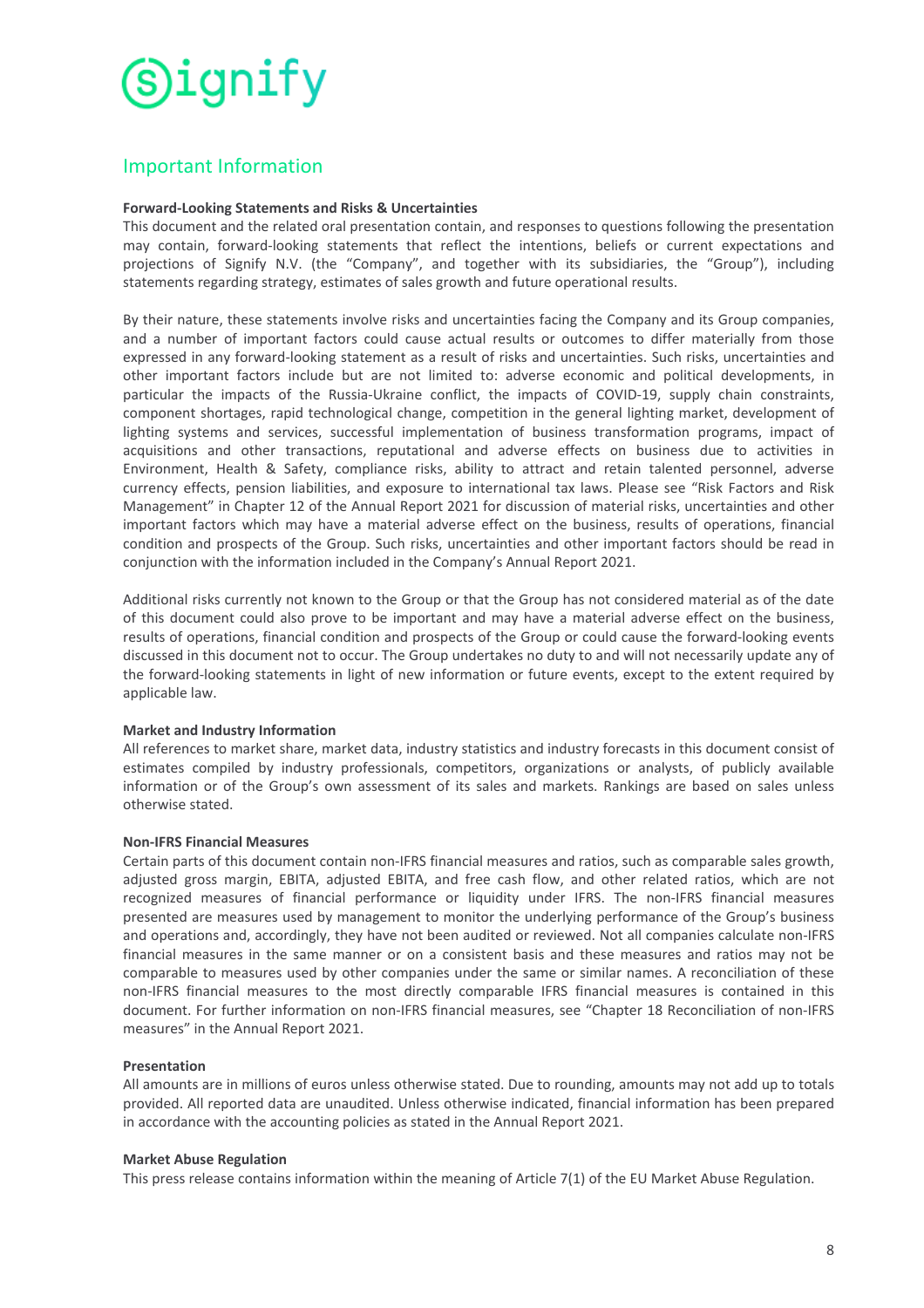# Appendix  $A - F$ inancial statement information

# A. Condensed consolidated statement of income

*In millions of EUR unless otherwise stated*

|                                                                | <b>First quarter</b> |          |
|----------------------------------------------------------------|----------------------|----------|
|                                                                | 2021                 | 2022     |
| Sales                                                          | 1,599                | 1,788    |
| Cost of sales                                                  | (970)                | (1, 124) |
| <b>Gross margin</b>                                            | 629                  | 664      |
| Selling, general and administrative expenses                   | (484)                | (477)    |
| Research and development expenses                              | (71)                 | (71)     |
| Other business income                                          | 13                   |          |
| Other business expenses                                        | (2)                  | (1)      |
| Income from operations                                         | 85                   | 115      |
| <b>Financial income</b>                                        | 5                    | 10       |
| <b>Financial expenses</b>                                      | (15)                 | (15)     |
| Results relating to investments in associates                  |                      |          |
| Income before taxes                                            | 75                   | 109      |
| Income tax expense                                             | (15)                 | (22)     |
| Net income                                                     | 60                   | 87       |
| Attribution of net income for the period:                      |                      |          |
| Net income (loss) attributable to shareholders of Signify N.V. | 59                   | 86       |
| Net income (loss) attributable to non-controlling interests    | 1                    |          |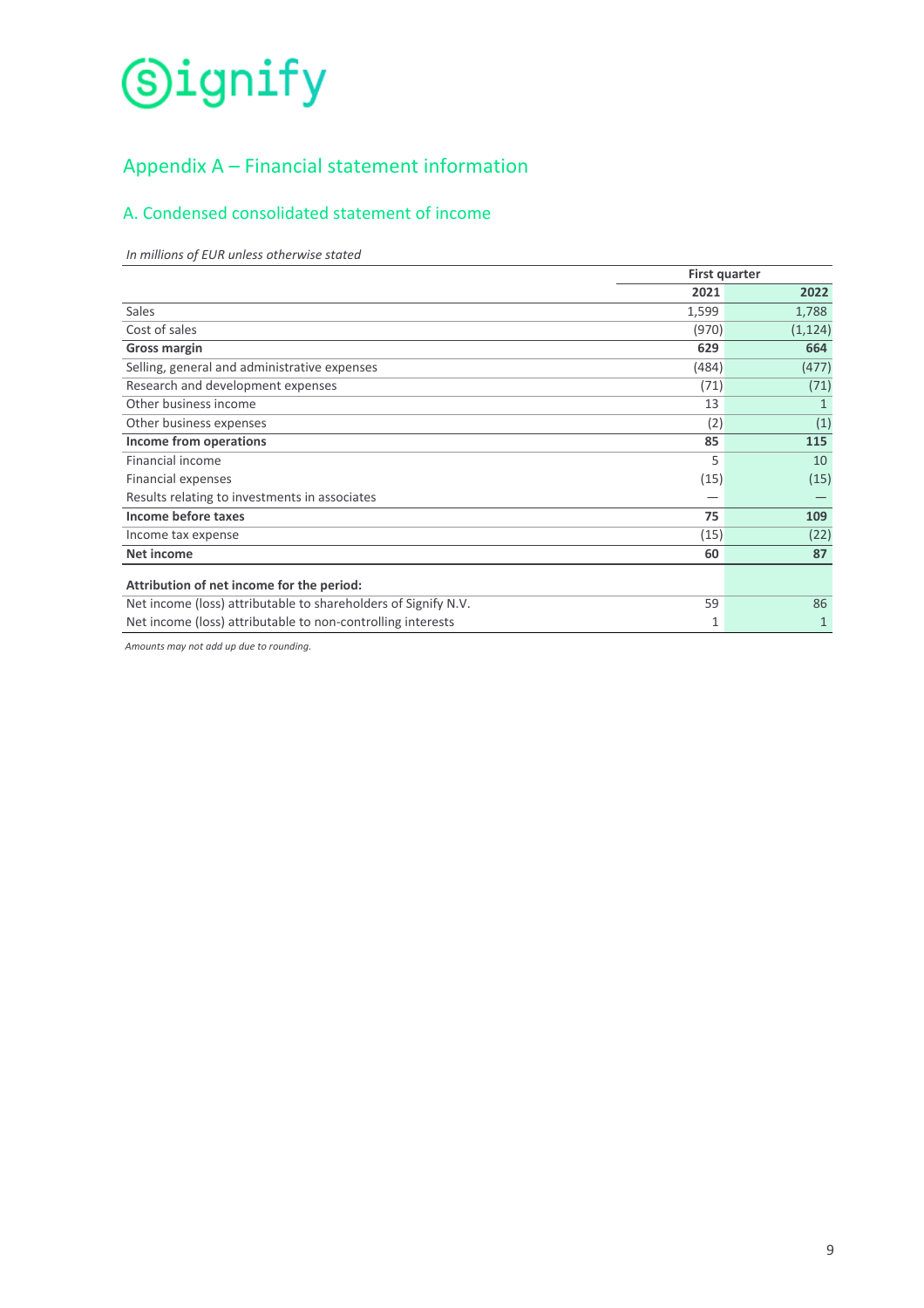# B. Condensed consolidated statement of comprehensive income

| In millions of EUR |  |  |  |  |  |
|--------------------|--|--|--|--|--|
|--------------------|--|--|--|--|--|

|                                                                  | <b>First quarter</b> |      |
|------------------------------------------------------------------|----------------------|------|
|                                                                  | 2021                 | 2022 |
| Net income (loss)                                                | 60                   | 87   |
| Pensions and other post-employment plans:                        |                      |      |
| Remeasurements                                                   |                      | (6)  |
| Income tax effect on remeasurements                              |                      |      |
| Total of items that will not be reclassified to profit or loss   |                      | (6)  |
| Currency translation differences:                                |                      |      |
| Net current period change, before tax                            | 147                  | 71   |
| Income tax effect                                                |                      |      |
| Net investment hedge                                             |                      |      |
| Net current period change, before tax                            | (20)                 | (3)  |
| Income tax effect                                                |                      |      |
| Cash flow hedges:                                                |                      |      |
| Net current period change, before tax                            | (18)                 | (6)  |
| Income tax effect                                                | 4                    | 1    |
| Total of items that are or may be reclassified to profit or loss | 113                  | 64   |
|                                                                  |                      |      |
| Other comprehensive income (loss)                                | 113                  | 59   |
| Total comprehensive income (loss)                                | 173                  | 146  |
|                                                                  |                      |      |
| Total comprehensive income (loss) attributable to:               |                      |      |
| Shareholders of Signify N.V.                                     | 166                  | 142  |
| Non-controlling interests                                        | 7                    | 3    |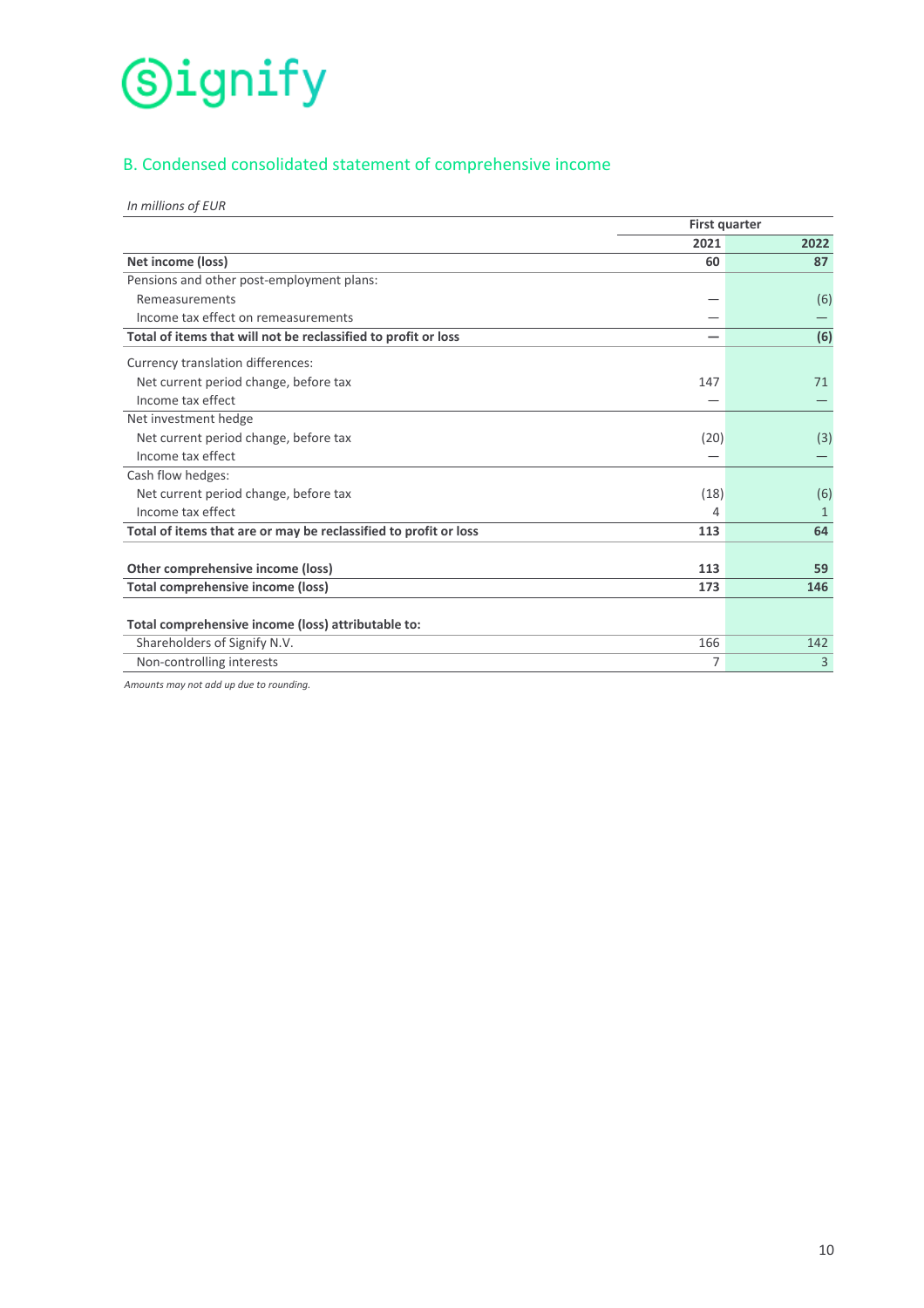# C. Condensed consolidated statement of financial position

*In millions of EUR*

|                                                     | December 31, 2021 | March 31, 2022 |
|-----------------------------------------------------|-------------------|----------------|
| <b>Non-current assets</b>                           |                   |                |
| Property, plant and equipment                       | 724               | 709            |
| Goodwill                                            | 2,464             | 2,506          |
| Intangible assets, other than goodwill              | 730               | 713            |
| Investments in associates                           | 12                | 13             |
| <b>Financial assets</b>                             | 58                | 70             |
| Deferred tax assets                                 | 481               | 483            |
| Other assets                                        | 67                | 73             |
| <b>Total non-current assets</b>                     | 4,536             | 4,566          |
|                                                     |                   |                |
| <b>Current assets</b>                               |                   |                |
| Inventories                                         | 1,410             | 1,535          |
| <b>Financial assets</b>                             |                   |                |
| Other assets                                        | 192               | 204            |
| Derivative financial assets                         | 58                | 46             |
| Income tax receivable                               | 24                | 33             |
| Trade and other receivables                         | 1,183             | 1,128          |
| Cash and cash equivalents                           | 851               | 626            |
| Assets classified as held for sale                  | 3                 | 6              |
| <b>Total current assets</b>                         | 3,720             | 3,577          |
| <b>Total assets</b>                                 | 8,256             | 8,143          |
| Equity                                              |                   |                |
| Shareholders' equity                                | 2,459             |                |
| Non-controlling interests                           | 138               | 2,574<br>142   |
| <b>Total equity</b>                                 | 2,597             | 2,716          |
|                                                     |                   |                |
| <b>Non-current liabilities</b>                      |                   |                |
| Debt                                                | 1,931             | 1,932          |
| Post-employment benefits                            | 363               | 372            |
| Provisions                                          | 215               | 211            |
| Deferred tax liabilities                            | 27                | 28             |
| Income tax payable                                  | 118               | 121            |
| Other liabilities                                   | 182               | 191            |
| <b>Total non-current liabilities</b>                | 2,835             | 2,854          |
|                                                     |                   |                |
| <b>Current liabilities</b>                          |                   |                |
| Debt, including bank overdrafts                     | 77                | 72             |
| Derivative financial liabilities                    | 44                | 47             |
| Income tax payable                                  | 16                | 19             |
| Trade and other payables                            | 2,334             | 2,073          |
| Provisions                                          | 140               | 129            |
| Other liabilities                                   | 213               | 233            |
| Liabilities from assets classified as held for sale |                   |                |
| <b>Total current liabilities</b>                    | 2,824             | 2,574          |
| <b>Total liabilities and total equity</b>           | 8,256             | 8,143          |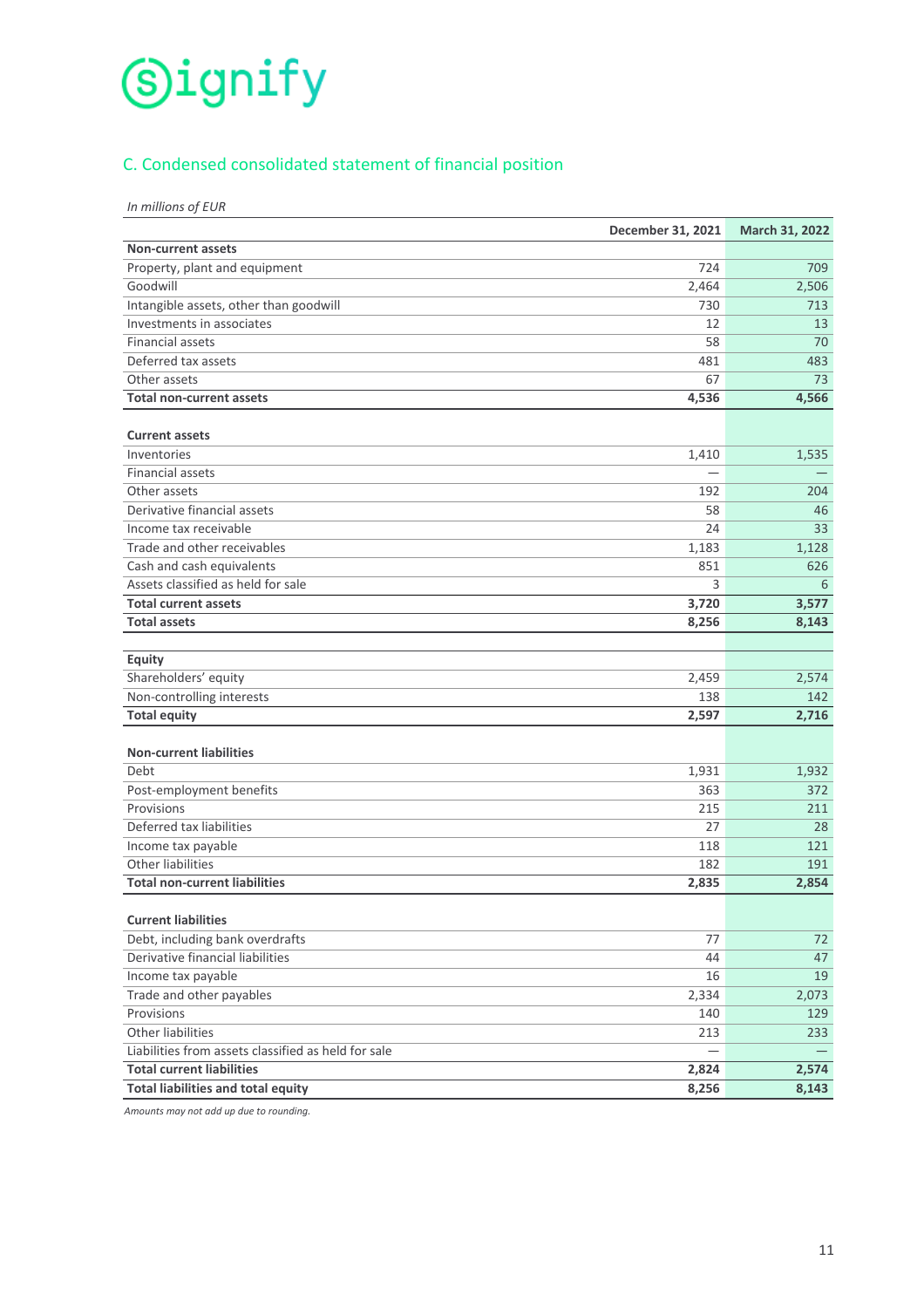# D. Condensed consolidated statement of cash flows

*In millions of EUR*

|                                                                                      | <b>First quarter</b> |                |
|--------------------------------------------------------------------------------------|----------------------|----------------|
|                                                                                      | 2021                 | 2022           |
| Cash flows from operating activities                                                 |                      |                |
| Net income (loss)                                                                    | 60                   | 87             |
| Adjustments to reconcile net income (loss) to net cash provided by operating         |                      |                |
| activities:                                                                          | 156                  | 129            |
| • Depreciation, amortization and impairment of non-financial assets                  | 77                   | 76             |
| • Impairment (reversal) of goodwill, other non-current financial assets and          |                      |                |
| investments in associates                                                            |                      |                |
| • Net gain on sale of assets                                                         | (11)                 |                |
| • Net interest expense on debt, borrowings and other liabilities                     | 7                    | 7              |
| • Income tax expense                                                                 | 15                   | 22             |
| • Additions to (releases of) provisions                                              | 56                   | 15             |
| • Additions to (releases of) post-employment benefits                                | 4                    | $\overline{4}$ |
| • Other items                                                                        | 8                    | 5              |
| Decrease (increase) in working capital:                                              | 30                   | (315)          |
| • Decrease (increase) in trade and other receivables                                 | 84                   | 65             |
| • Decrease (increase) in inventories                                                 | (35)                 | (107)          |
| • Increase (decrease) in trade and other payables                                    | (8)                  | (284)          |
| • Increase (decrease) in other current assets and liabilities                        | (10)                 | 10             |
| Increase (decrease) in other non-current assets and liabilities                      | 9                    | $\overline{4}$ |
| Utilizations of provisions                                                           | (42)                 | (34)           |
| Utilizations of post-employment benefits                                             | (8)                  | (8)            |
| Net interest and financing costs received (paid)                                     | (1)                  |                |
| Income taxes paid                                                                    | (21)                 | (24)           |
| Net cash provided by (used for) operating activities                                 | 184                  | (162)          |
| Cash flows from investing activities                                                 |                      |                |
| Net capital expenditures:                                                            | (16)                 | (27)           |
| • Additions of intangible assets                                                     | (8)                  | (14)           |
| • Capital expenditures on property, plant and equipment                              | (21)                 | (14)           |
| • Proceeds from disposal of property, plant and equipment                            | 13                   | $\mathbf{1}$   |
| Net proceeds from (cash used for) derivatives and other financial assets             | (5)                  | 14             |
| Purchases of businesses, net of cash acquired                                        |                      |                |
| Proceeds from sale of businesses, net of cash disposed of                            |                      |                |
| Net cash provided by (used for) investing activities                                 | (21)                 | (12)           |
| Cash flows from financing activities                                                 |                      |                |
| Dividend paid                                                                        | (3)                  |                |
| Proceeds from issuance of debt                                                       | 350                  | 3              |
| Repayment of debt                                                                    | (371)                | (23)           |
| Purchase of treasury shares                                                          | (24)                 | (36)           |
| Net cash provided by (used for) financing activities                                 | (48)                 | (55)           |
| Net cash flows                                                                       | 115                  | (230)          |
| Effect of changes in exchange rates on cash and cash equivalents and bank overdrafts | 46                   | 8              |
| Cash and cash equivalents and bank overdrafts at the beginning of the period $1$     | 1,030                | 847            |
| Cash and cash equivalents and bank overdrafts at the end of the period <sup>2</sup>  | 1,191                | 625            |

<sup>1</sup> For Q1 2022 and Q1 2021, included bank overdrafts of EUR 4 million and EUR 3 million, respectively.<br><sup>2</sup> Included bank overdrafts of EUR 0 million and EUR 1 million as at March 31, 2022 and 2021, respectively.

*Amounts may not add up due to rounding.*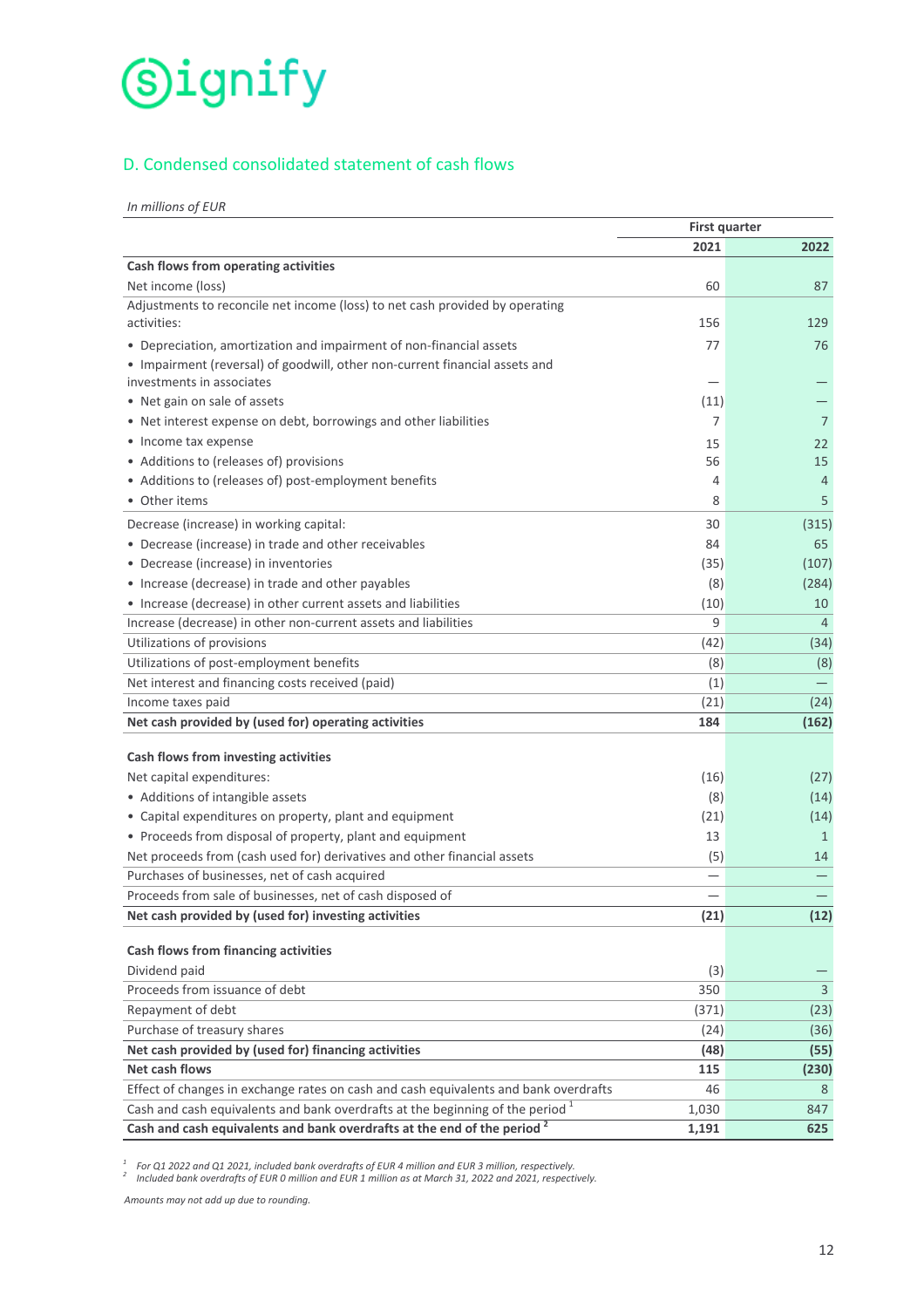# Appendix B - Reconciliation of non-IFRS financial measures

# Sales growth composition per business in %

|                              | <b>First quarter</b> |                         |                                           |                |  |
|------------------------------|----------------------|-------------------------|-------------------------------------------|----------------|--|
|                              | Comparable<br>growth | <b>Currency effects</b> | <b>Consolidation and</b><br>other changes | Nominal growth |  |
| 2022 vs 2021                 |                      |                         |                                           |                |  |
| <b>Digital Solutions</b>     | 16.9                 | 6.2                     | 0.5                                       | 23.6           |  |
| <b>Digital Products</b>      | 0.2                  | 4.3                     |                                           | 4.5            |  |
| <b>Conventional Products</b> | (15.1)               | 3.6                     |                                           | (11.5)         |  |
| <b>Total</b>                 | 6.4                  | 5.2                     | 0.2                                       | 11.8           |  |

# Sales growth composition per market in %

|                          | First quarter        |                         |                                           |                |  |
|--------------------------|----------------------|-------------------------|-------------------------------------------|----------------|--|
|                          | Comparable<br>growth | <b>Currency effects</b> | <b>Consolidation and</b><br>other changes | Nominal growth |  |
| 2022 vs 2021             |                      |                         |                                           |                |  |
| Europe                   | 5.5                  | 0.6                     | 0.4                                       | 6.5            |  |
| Americas                 | 10.3                 | 9.2                     | (0.1)                                     | 19.4           |  |
| Rest of the world        | 1.1                  | 5.4                     | 0.1                                       | 6.6            |  |
| <b>Global businesses</b> | 7.9                  | 4.9                     | 1.2                                       | 13.9           |  |
| <b>Total</b>             | 6.4                  | 5.2                     | 0.2                                       | 11.8           |  |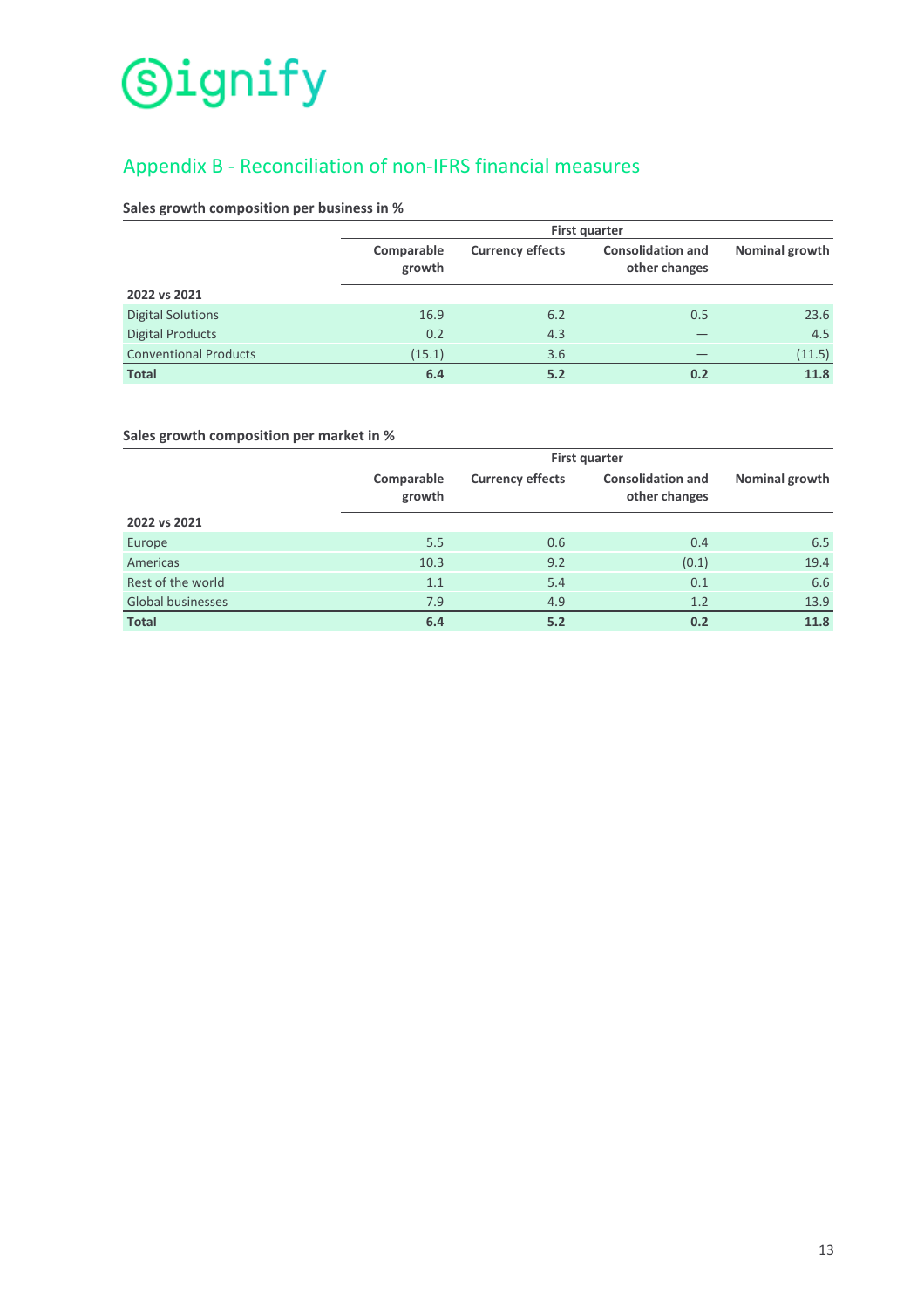# Adjusted EBITA to Income from operations (or EBIT) in millions of EUR

|                                         |                | <b>Digital</b>   | <b>Digital</b>  | Conventional    |              |
|-----------------------------------------|----------------|------------------|-----------------|-----------------|--------------|
|                                         | <b>Signify</b> | <b>Solutions</b> | <b>Products</b> | <b>Products</b> | <b>Other</b> |
| <b>First quarter 2022</b>               |                |                  |                 |                 |              |
| <b>Adjusted EBITA</b>                   | 187            | 95               | 77              | 32              | (17)         |
| Restructuring                           | (4)            | (1)              |                 | (2)             | (1)          |
| Acquisition-related charges             | (7)            | (7)              |                 |                 |              |
| Incidental items                        | (29)           | (11)             | (11)            | (7)             |              |
| <b>EBITA</b>                            | 146            | 75               | 65              | 23              | (18)         |
| Amortization <sup>1</sup>               | (31)           | (29)             | (2)             |                 |              |
| <b>Income from operations (or EBIT)</b> | 115            | 47               | 63              | 23              | (18)         |
|                                         |                |                  |                 |                 |              |
| First quarter 2021                      |                |                  |                 |                 |              |
| <b>Adjusted EBITA</b>                   | 172            | 71               | 82              | 47              | (28)         |
| Restructuring                           | (47)           | (7)              | (3)             | (2)             | (34)         |
| Acquisition-related charges             | (14)           | (14)             |                 |                 |              |
| Incidental items                        | 4              | (2)              | (2)             | 9               |              |
| <b>EBITA</b>                            | 115            | 48               | 76              | 53              | (62)         |
| Amortization <sup>1</sup>               | (30)           | (28)             | (2)             | -               |              |
| Income from operations (or EBIT)        | 85             | 20               | 74              | 53              | (62)         |

<sup>1</sup> Amortization and impairments of acquisition related intangible assets and goodwill.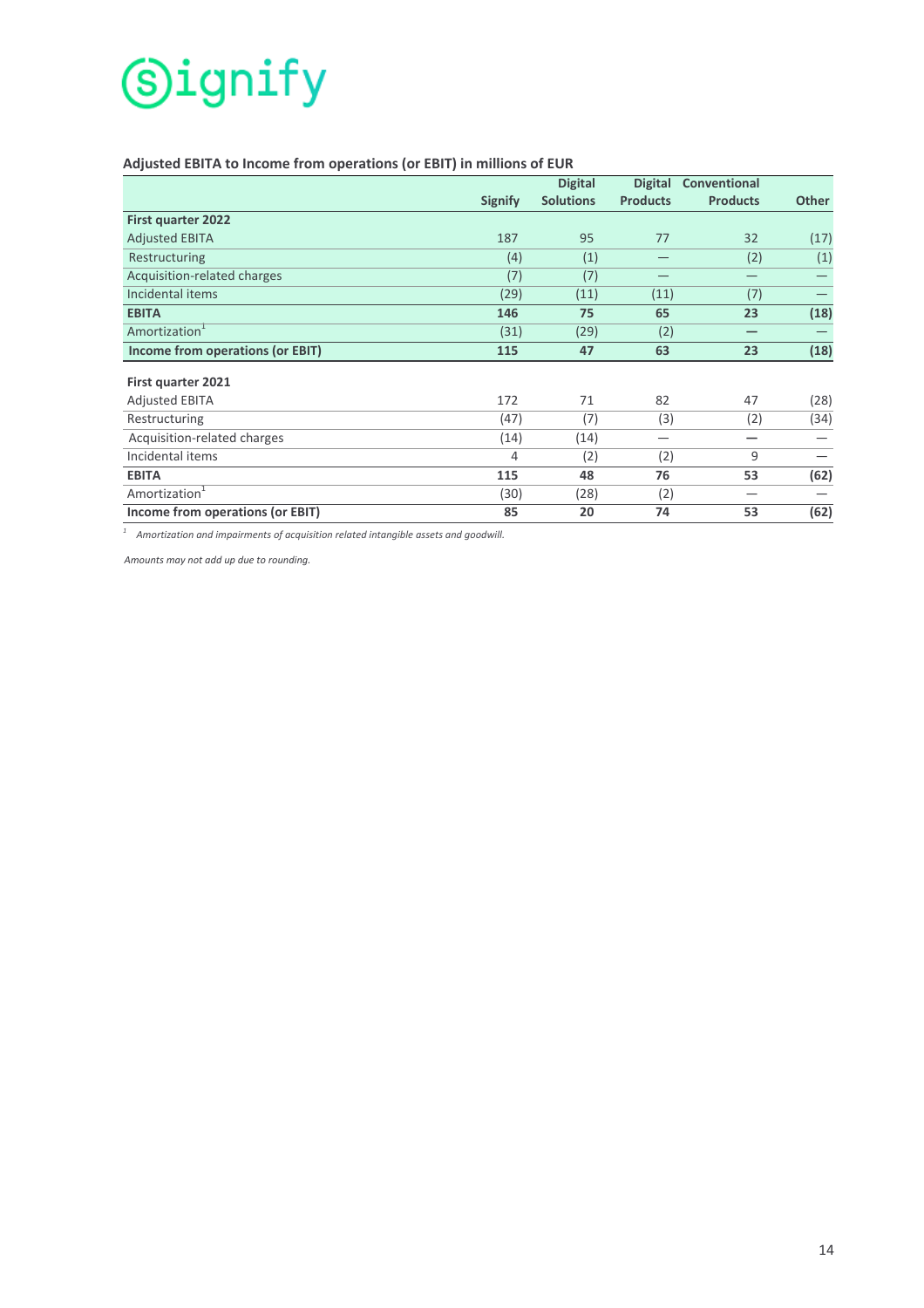# First quarter 2021 Income from operations to Adjusted EBITA in millions of EUR

|                                              |                 |                               | <b>Acquisition</b>      |                                |                 |
|----------------------------------------------|-----------------|-------------------------------|-------------------------|--------------------------------|-----------------|
|                                              |                 |                               | related                 | <b>Incidental</b><br>items $1$ |                 |
|                                              |                 | <b>Reported Restructuring</b> | charges                 |                                | <b>Adjusted</b> |
| First quarter 2022<br><b>Sales</b>           |                 |                               |                         |                                |                 |
| Cost of sales                                | 1,788           | $\overline{2}$                | $\overline{3}$          |                                | 1,788           |
|                                              | (1, 124)<br>664 | $\overline{2}$                | $\overline{\mathbf{3}}$ | 15<br>15                       | (1, 104)<br>684 |
| <b>Gross margin</b>                          |                 |                               |                         |                                |                 |
| Selling, general and administrative expenses | (477)           | $\overline{2}$                | 5                       | 14                             | (456)           |
| Research and development expenses            | (71)            |                               |                         |                                | (72)            |
| <b>Indirect costs</b>                        | (548)           | $\overline{2}$                | 5                       | 14                             | (528)           |
| Impairment of goodwill                       |                 |                               |                         |                                |                 |
| Other business income                        | $\mathbf{1}$    |                               |                         |                                | $\mathbf{1}$    |
| Other business expenses                      | (1)             |                               |                         |                                | (1)             |
| <b>Income from operations</b>                | 115             | 4                             | $\overline{7}$          | 29                             | 156             |
| Amortization                                 | (31)            |                               |                         |                                | (31)            |
| <b>Income from operations excluding</b>      |                 |                               |                         |                                |                 |
| amortization (EBITA)                         | 146             | 4                             | $\overline{7}$          | 29                             | 187             |
| First quarter 2021                           |                 |                               |                         |                                |                 |
| Sales                                        | 1,599           |                               |                         |                                | 1,599           |
| Cost of sales                                | (970)           | 5                             | $\overline{2}$          |                                | (962)           |
| <b>Gross margin</b>                          | 629             | 5                             | $\overline{2}$          |                                | 637             |
| Selling, general and administrative expenses | (484)           | 43                            | 12                      | 5                              | (424)           |
| Research and development expenses            | (71)            | (1)                           |                         |                                | (72)            |
| <b>Indirect costs</b>                        | (555)           | 42                            | 12                      | 5                              | (496)           |
| Impairment of goodwill                       |                 | $\overline{\phantom{0}}$      |                         |                                |                 |
| Other business income                        | 13              |                               |                         | (9)                            | 4               |
| Other business expenses                      | (2)             |                               |                         |                                | (2)             |
| Income from operations                       | 85              | 47                            | 14                      | (4)                            | $142$           |
| Amortization                                 | (30)            |                               |                         |                                | (30)            |
| Income from operations excluding             |                 |                               |                         |                                |                 |
| amortization (EBITA)                         | 115             | 47                            | 14                      | (4)                            | 172             |

<sup>1</sup> Incidental items are non-recurring by nature and relate to impairment and other non-cash charges related to operations in Russia and Ukraine, separation, *transformation, net real estate gains, environmental provision for inactive sites and discounting effect of long-term provisions.*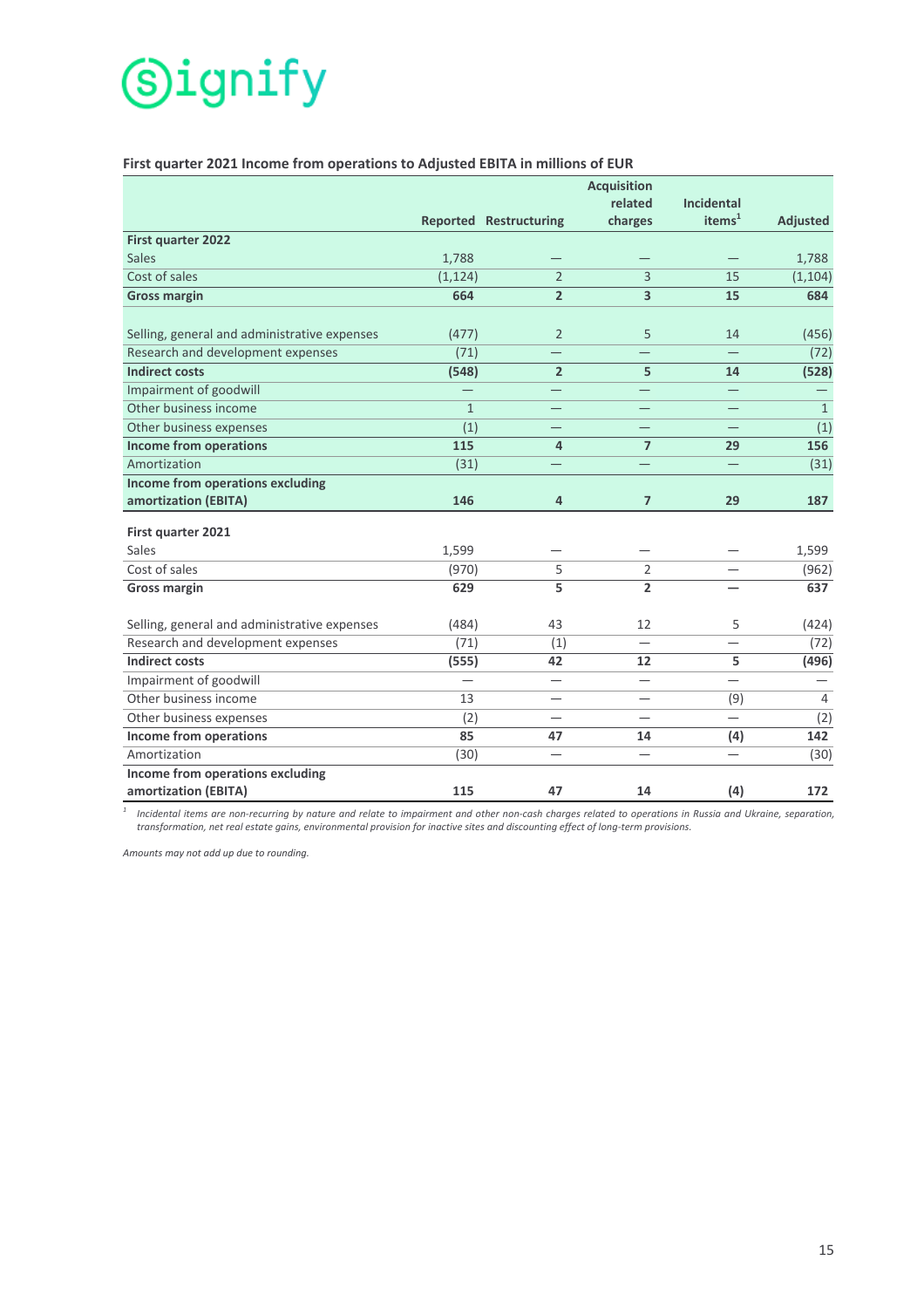# ìqnity Appendix C – Financial glossary

### **Acquisition-related charges**

Costs that are directly triggered by the acquisition of a company, such as transaction costs, purchase accounting related costs and integration-related expenses.

### **Adjusted EBITA**

EBITA excluding restructuring costs, acquisitionrelated charges and other incidental charges.

### **Adjusted EBITA margin**

Adjusted EBITA divided by sales to third parties (excluding intersegment).

### **Adjusted gross margin**

Gross margin, excluding restructuring costs, acquisition-related charges and other incidental items attributable to cost of sales.

### **Adjusted indirect costs**

Indirect costs, excluding restructuring costs, acquisition-related charges and other incidental items attributable to indirect costs.

### **Adjusted R&D expenses**

Research and development expenses, excluding restructuring costs, acquisition-related charges and other incidental items attributable to research and development expenses.

#### **Adjusted SG&A expenses**

Selling, general and administrative expenses, excluding restructuring costs, acquisition-related charges and other incidental items attributable to selling, general and administrative expenses.

#### **Brighter lives revenues**

Percentage of total revenues coming from all products, systems and services contributing to Food availability, Safety & security or Health & wellbeing.

# **Changes in scope**

Consolidation effects related to acquisitions (mainly Cooper Lighting).

#### **Circular revenues**

Percentage of total revenues coming from products, systems and services designed for a circular economy, categorized as serviceable luminaires (incl. 3D-printing), circular components, intelligent systems or circular services.

# **Comparable sales growth (CSG)**

The period-on-period growth in sales excluding the effects of currency movements and changes in consolidation and other changes.

# **EBIT**

Income from operations.

# **EBITA**

Income from operations excluding amortization and impairment of acquisition related intangible assets and goodwill.

### **EBITDA**

Income from operations excluding depreciation, amortization and impairment of non-financial assets.

### Effects of changes in consolidation and other **changes**

In the event a business is acquired (or divested), the impact of the consolidation (or deconsolidation) on the Group's figures is included (or excluded) in the calculation of the comparable sales growth figures. Other changes include regulatory changes and changes originating from new accounting standards.

# **Effects of currency movements**

Calculated by translating the foreign currency financials of the previous period and the current period into euros at the same average exchange rates.

#### **Employees**

Employees of Signify at period end expressed on a full-time equivalent (FTE) basis.

# **Free cash flow**

Net cash provided by operating activities minus net capital expenditures. Free cash flow includes interest paid and income taxes paid.

#### **Gross margin**

Sales minus cost of sales.

#### **Incidental charges**

Any item with an income statement impact (loss or gain) that is deemed to be both significant and not part of normal business activity. Other incidental items may extend over several quarters within the same financial year.

#### **Indirect costs**

The sum of selling, general and administrative expenses and R&D expenses.

# **Net capital expenditures**

Additions of intangible assets, capital expenditures on property, plant and equipment and proceeds from disposal of property, plant and equipment.